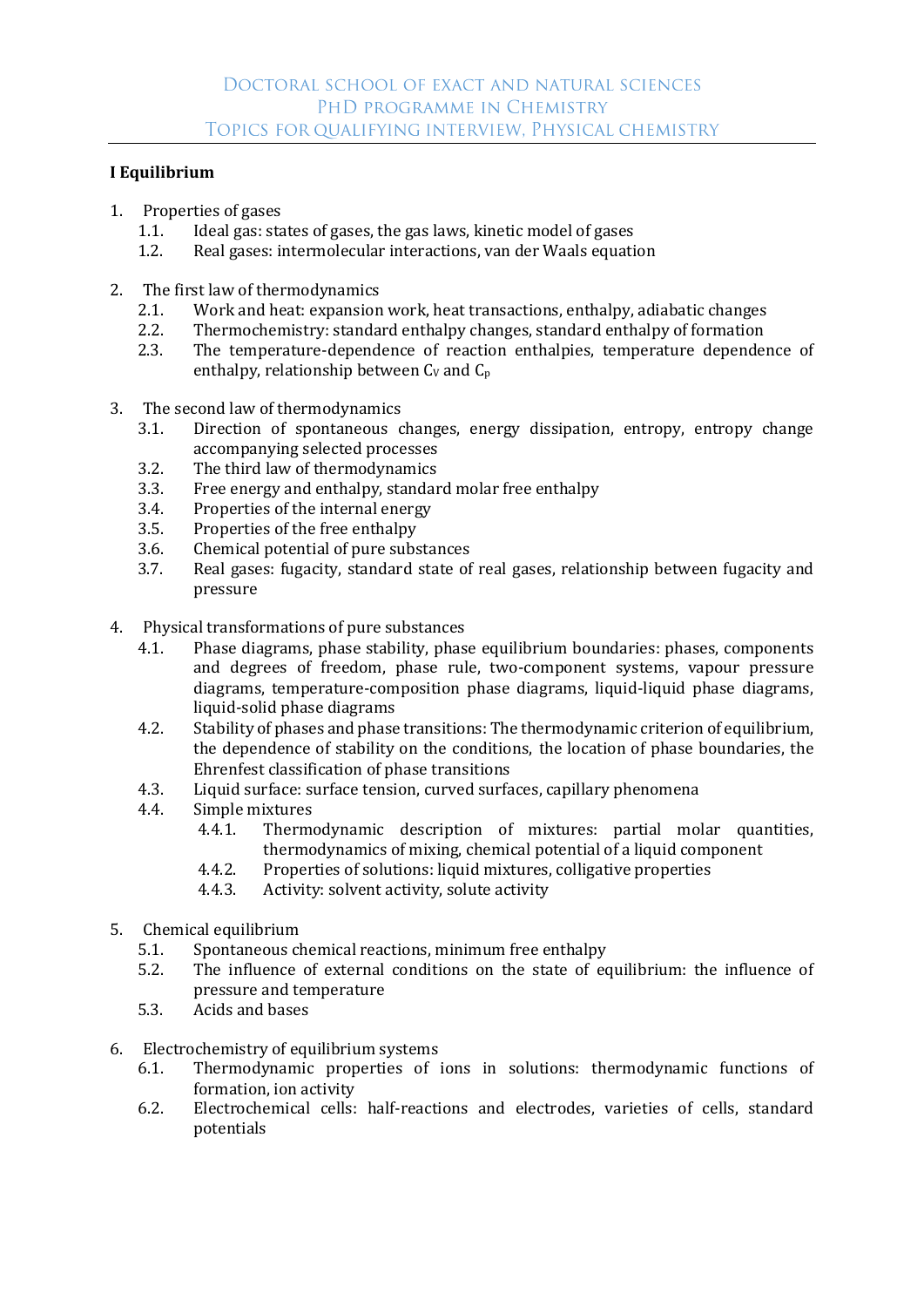6.3. Application of standard potentials: electrochemical series, solubility constants, pH and pK measurements, determination of thermodynamic values from cell potential measurements

## **II Structure**

- 1. Quantum theory
	- 1.1. Wave-particle duality, dynamics of microscopic systems: Schrödinger equation, Born interpretation of the wavefunction
	- 1.2. Quantum mechanical principles: information in a wavefunction, the uncertainty principle
	- 1.3. Translational motion: particle in the box, motion in two dimensions
	- 1.4. Oscillating motion: energy levels, wavefunctions
	- 1.5. Rotational movement: rotation in two dimensions, rotation in three dimensions, spin
- 2. Atomic structure and atomic spectra
	- 2.1. Structure and spectra of hydrogenic atoms: structure of hydrogenic atoms, atomic orbitals and their energies, spectral transitions and selection rules
	- 2.2. Structure of multi-electron atoms, orbital approximation
	- 2.3. Spectra of complex atoms: singlet and triplet states, spin-orbit coupling, term symbols and selection rules
- 3. The structure of molecules
	- 3.1. Born-Oppenheimer approximation: hydrogen molecule, homonuclear diatomic molecules, polyatomic molecules
	- 3.2. Theory of molecular orbitals: structure of diatomic molecules, diatomic heteronuclear molecules
	- 3.3. Molecular orbitals of polyatomic systems: Hückel approximation, band theory of solids
	- 3.4. Symmetry of molecules: operations and elements of symmetry, symmetry classification of molecules, vanishing integrals and overlapping orbitals, vanishing integrals and selection rules
- 4. Spectroscopy
	- 4.1. Rotational and vibrational spectra
		- 4.1.1. Purely rotational spectra: moments of inertia, rotational energy levels, rotational transitions
		- 4.1.2. Oscillations of diatomic molecules: molecular oscillations, selection rules, anharmonicity
		- 4.1.3. Oscillations of polyatomic molecules: normal vibrations, oscillation spectra of polyatomic molecules, Raman vibrational spectra
	- 4.2. Electronic transitions
		- 4.2.1. Characteristics of electronic transitions: oscillatory structure, types of transitions
		- 4.2.2. The fate of electronically excited states: fluorescence and phosphorescence, general principles of laser action
	- 4.3. Nuclear magnetic resonance: nuclear magnetic moments, energies of nuclei in magnetic fields, chemical shift, fine structure
		- 4.3.1. Pulse techniques in NMR: magnetization vector, line width and rate of processes, the nuclear Overhauser effect, solid state NMR
	- 4.4. Electron paramagnetic resonance: g factor, hyperfine structure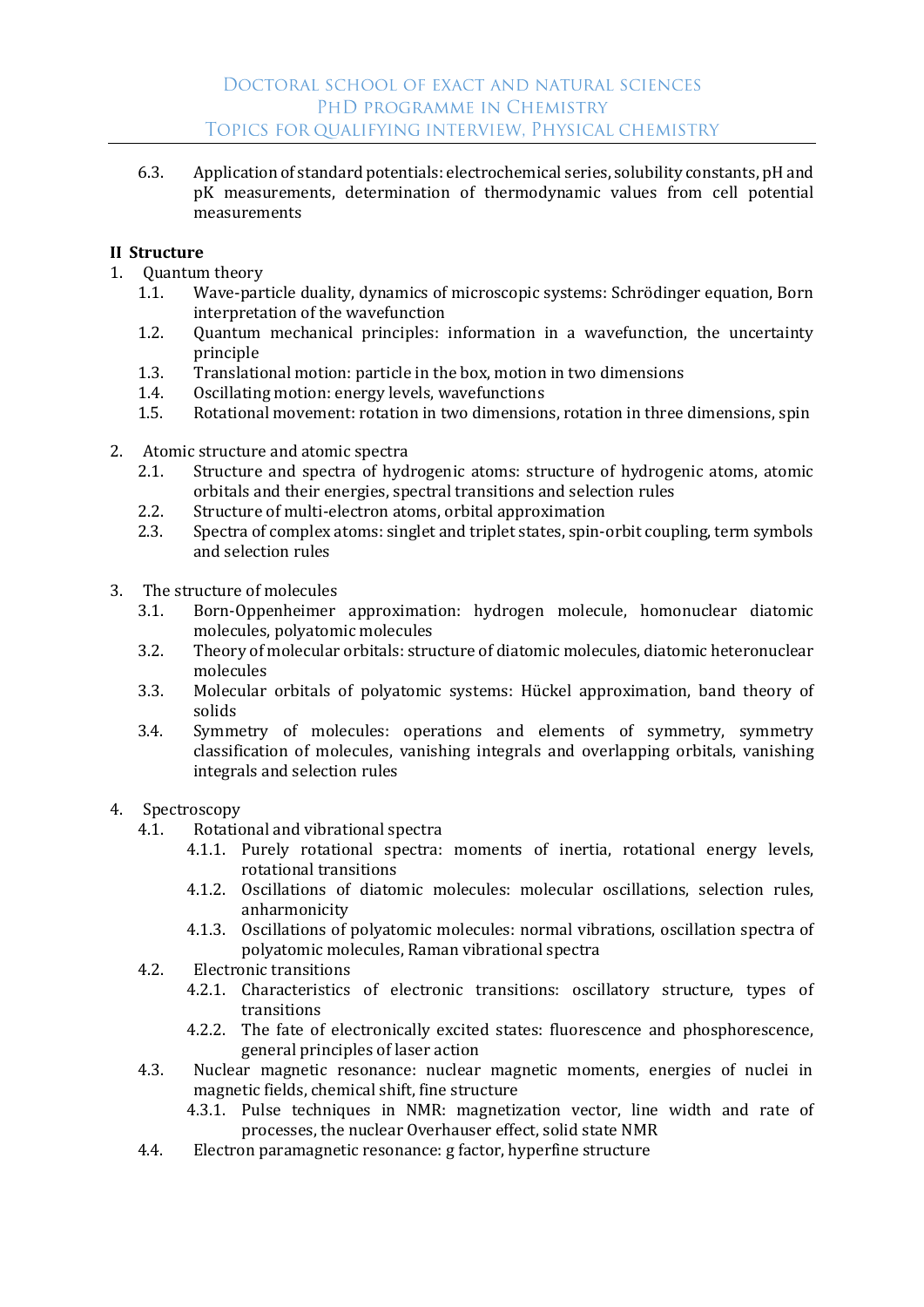- 5. Statistical thermodynamics
	- 5.1. Distribution of molecular states: macro states of the system and thermodynamic probability, molecular partition function
	- 5.2. Internal energy and entropy, statistical entropy, canonical ensemble and canonical partition function
	- 5.3. Applications of statistical thermodynamics: mean energies, heat capacities, equations of state, residual entropies, equilibrium constants
- 6. Diffraction techniques
	- 6.1. Lattices and unit cells
	- 6.2. X-ray diffraction: Bragg's law, powder method, single crystal X-ray diffraction, information obtained from X-ray structural analysis
- 7. Electric and magnetic properties of molecules
	- 7.1. Electrical properties: permanent and induced electrical dipole moments, refractive index
	- 7.2. Intermolecular forces: interactions between dipoles, repulsive and total interactions, molecular interactions in beams
	- 7.3. Magnetic properties: magnetic susceptibility, permanent magnetic moment
- 8. Macromolecules and colloids
	- 8.1. Size and shape: average molar masses, colligative properties, sedimentation, viscosity, light scattering
	- 8.2. Conformation and configuration: random coils, helices and sheets, higher order structures
	- 8.3. Colloids and surfactants: properties of colloids, surface films

## **III Change**

- 1. Molecules in motion
	- 1.1. Molecular motions in gases: collision with walls and surfaces, rate of effusion, migration down gradients, transport properties of an ideal gas
	- 1.2. Motions of molecules and ions in liquids: liquid structure, movement of molecules in liquids, conductivity of electrolyte solutions, ion mobility, specific conductivity and interionic interactions
	- 1.3. Diffusion: thermodynamic approach, diffusion equation, probabilistic approach, statistical description
- 2. The rate of chemical reactions
	- 2.1. Empirical chemical kinetics: experimental methods, reaction rate, integrated rate laws, reactions approaching equilibrium, temperature dependence of reaction rates
	- 2.2. Accounting for the rate laws: elementary reactions, consecutive elementary reactions, unimolecular reactions
- 3. Kinetics of complex reactions
	- 3.1. Chain reactions: mechanism of chain reactions, explosion, photochemical reactions, kinetics of polymerization reactions, chain polymerization, stepwise polymerization
	- 3.2. Catalysis and oscillating reactions, homogeneous catalysis
- 4. Molecular reaction dynamics
	- 4.1. Reactive collisions: collision theory, diffusion-controlled reactions, material balance equation